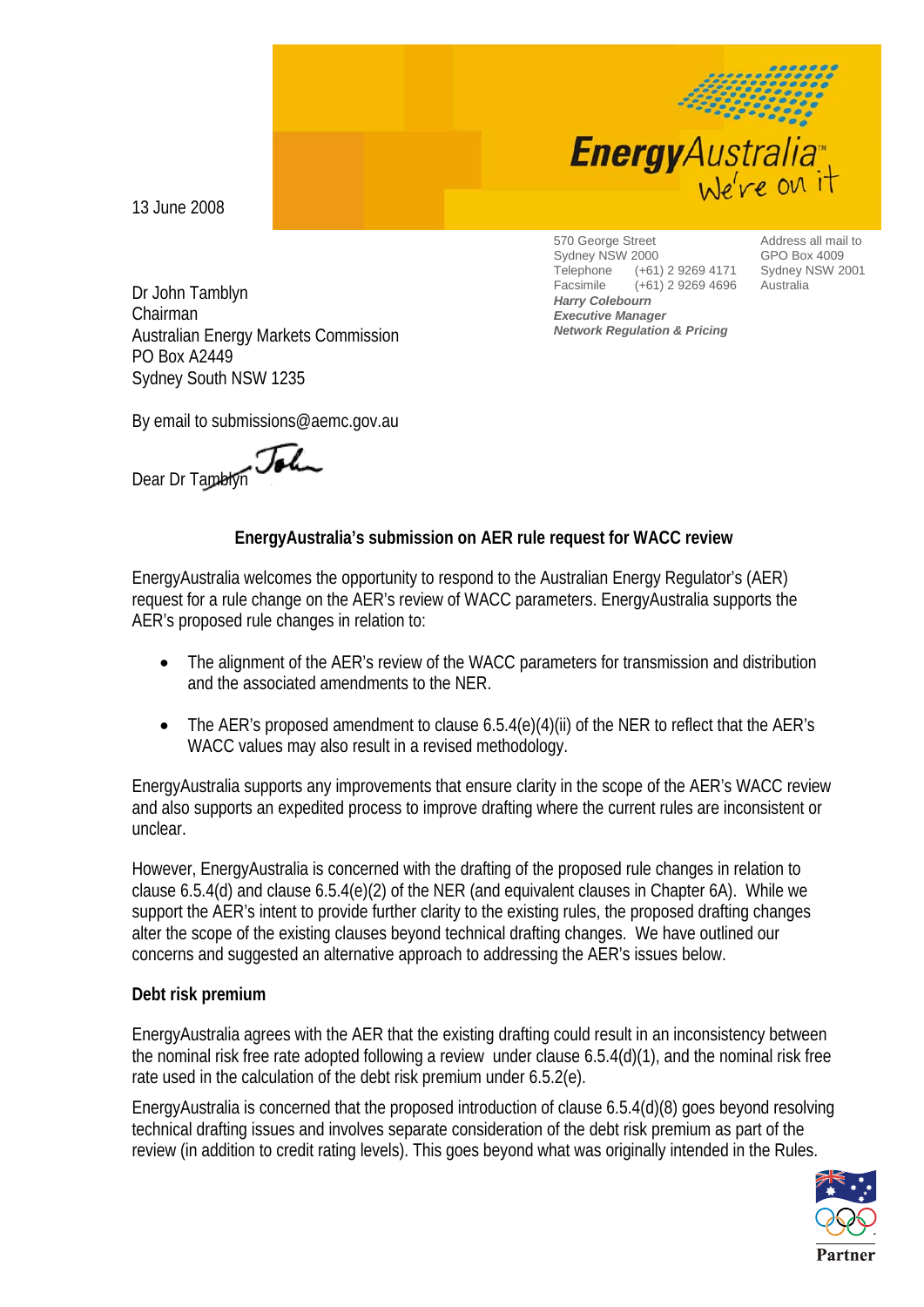EnergyAustralia submits that the AER's drafting should be amended by the AEMC to ensure that the proposed rule change only addresses the technical issues identified by the AER. EnergyAustralia considers that the following suggested amendment to Clause 6.5.4(d)(8) is a more appropriate response to address the problem identified by the AER :

The debt risk premium referred to in Clause 6.5.2(e) but only to the extent necessary to ensure consistency with a value or method adopted following the AER's review of the nominal risk free rate in  $6.5.2(c)$ .

## **Substitution of 'value of debt' with 'cost of debt'**

EnergyAustralia recognises the concerns raised by the AER in relation to clause 6.5.4(e)(2). However, we consider that:

- The use of the term 'value of debt' in clause 6.5.4(e)(2) is logical if read with the broader WACC provisions in the NER.
- If the AEMC intended to refer to the cost of debt in clause 6.5.4(e)(2), EnergyAustralia considers minor modifications are required to the AER's proposed rule change.

EnergyAustralia reviewed clause 6.5.4(e)(2) in the broader context of clauses 6.5.2 to 6.5.4. Based on this review, EnergyAustralia submits that it is likely that policy makers had not erred in referring to the 'value of debt' in clause 6.5.4(e)(2). This would mean that the AER's proposed technical amendment is not required.

In support of its view, EnergyAustralia notes that 'value of debt' is used repeatedly in the WACC section and forms part of the parameters that the AER is required to undertake. Further, the AER's substitute term, 'cost of debt', is seemingly addressed in the preceding clause 6.5.4(e)(1). This clause refers to both debt and equity when the definition of 'rate of return' is recognised as being the WACC formula in its entirety as set out in clause 6.5.2(b), and therefore applies to both the return on debt as well as equity. For these reasons, it is more likely that policy makers intended to use the term 'value of debt' for this provision.

EnergyAustralia contends that the existing clause provides that, when determining the value of debt for the gearing ratio, the AER must consider the same constraints that would apply to a benchmark efficient firm in changing its own gearing ratio. This is the impact on the firm's credit rating (comparable debt) and the subsequent impact on the cost of debt funds (current cost of borrowings) that would create a natural constraint on the use of debt as an efficient source of funds. Effectively this ensures that the AER does not review gearing decisions without considering their impact on other WACC parameters.

Moreover, EnergyAustralia contends that the underlying purpose of this clause is to ensure that the AER's WACC decisions preserve the dynamic relationships that exist between the gearing ratio, the credit rating and the market cost of debt, that but for the operation of the clause as written, would be absent from the list of considerations for the AER's WACC review. For instance, it would not be sensible to make separate decisions in relation to the value of debt and the credit rating which logically should be considered together to maintain consistency.